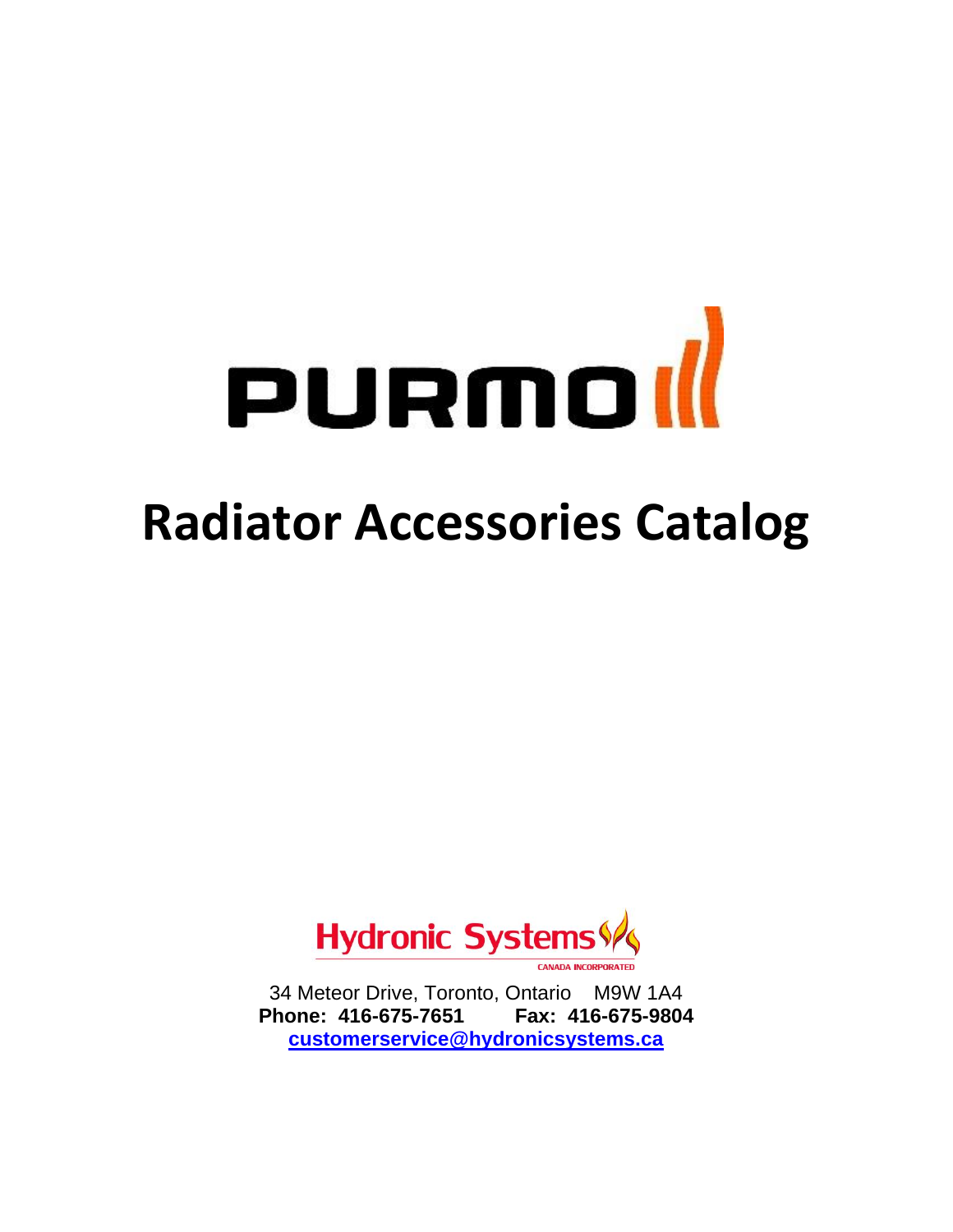

| <b>Part Number</b> | <b>Part Description</b>                                                                            | <b>Picture</b> | <b>Description of Use</b>                                                                                                                                                                                  |
|--------------------|----------------------------------------------------------------------------------------------------|----------------|------------------------------------------------------------------------------------------------------------------------------------------------------------------------------------------------------------|
| 102-82-53          | $\frac{1}{2}$ " x $\frac{3}{4}$ " Male<br>Adapters for PEX and<br><b>Copper Adapters</b><br>(pair) |                | Connects radiator to PEX &<br>Copper adapters<br>Can be used with manual<br>angle and straight valves but<br>not required                                                                                  |
| 164-68-50          | 1/2" PEX Adapters<br>(pair)                                                                        |                | Adapters connect radiator to<br>1/2" PEX/PERT tubing<br>MUST be used with 102-82-53<br>adapters                                                                                                            |
| 101-68-44          | 1/ <sub>2</sub> " Copper<br>Compression<br>Adapters (pair)                                         |                | Adapters connect radiator to<br>1/2" Copper pipe<br>MUST be used with 102-82-53<br>adapters                                                                                                                |
| HV-A               | Twin Entry By-Pass<br>Valve - Angle                                                                |                | By-pass valve used on<br>radiator bottom connections<br>Must use 102-82-53 to<br>connect HV-A to radiator<br>Connect HV-A to 1/2" copper<br>using 101-68-44<br>Connect HV-A to 1/2" PEX<br>using 164-68-50 |
| $HV-S$             | Twin Entry By-Pass<br>Valve - Straight                                                             |                | By-pass valve used on<br>radiator bottom connections<br>Must use 102-82-53 to<br>connect HV-S to radiator<br>Connect HV-S to 1/2" copper<br>using 101-68-44<br>Connect HV-S to 1/2" PEX<br>using 164-68-50 |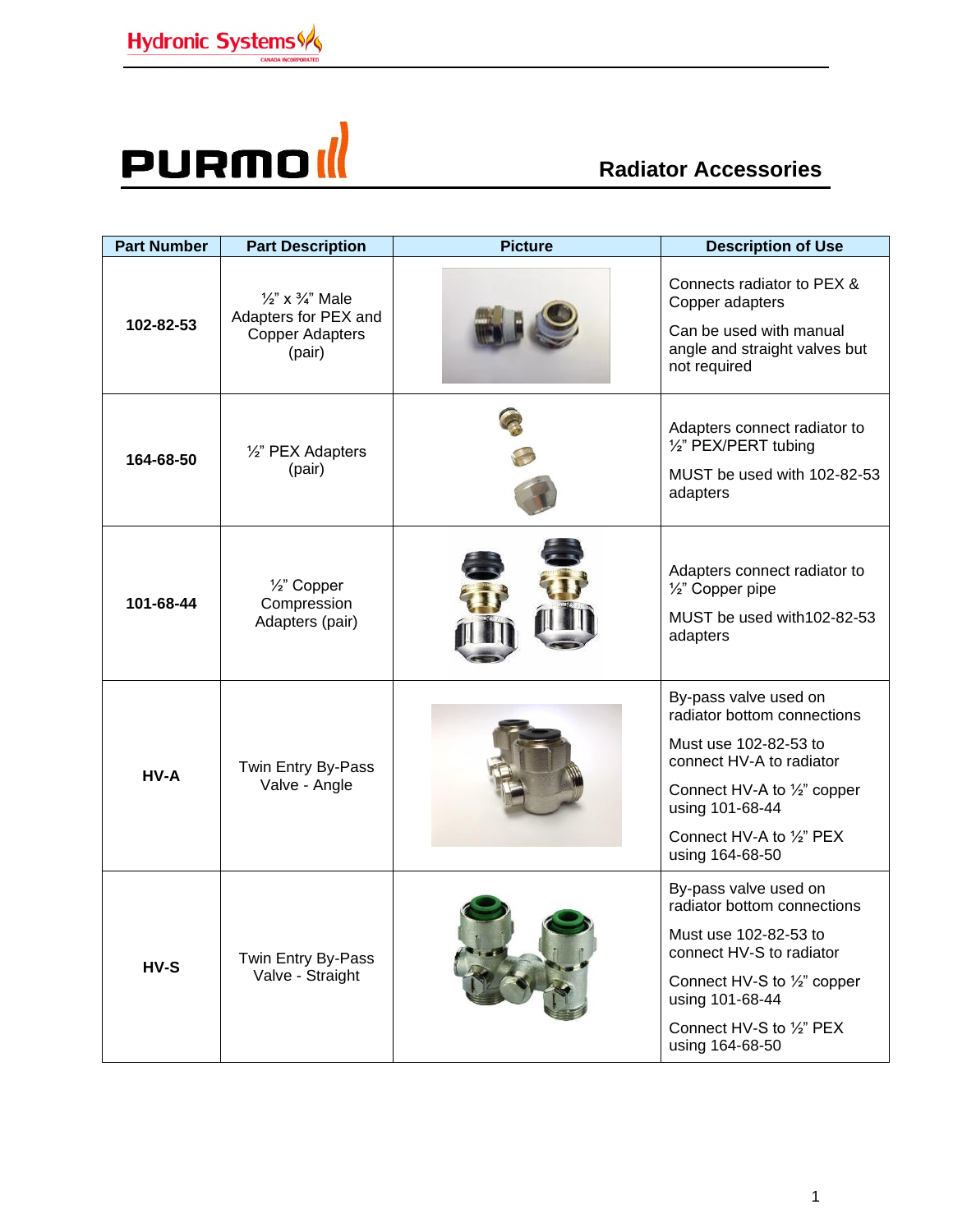

| <b>Part Number</b> | <b>Part Description</b>                                     | <b>Picture</b> | <b>Description of Use</b>                                                                            |
|--------------------|-------------------------------------------------------------|----------------|------------------------------------------------------------------------------------------------------|
| 2TRV 2HD           | <b>Thermostatic Radiator</b><br>Head (standard TRV<br>Head) |                | Use to control room<br>temperature at the radiator                                                   |
| <b>LKD 16AN</b>    | 1/2" Manual Angle Valve                                     |                | Angled manual radiator valve<br>NOT used with a TRV head<br>Use on radiator side<br>connections      |
| LKD 16SN           | 1/2" Manual Straight<br>Valve                               |                | Straight manual radiator<br>valve<br>NOT used with a TRV head<br>Use on radiator side<br>connections |
| <b>2TRV 1/2SN</b>  | 1/2" Standard Straight<br><b>Body Valve</b>                 |                | Straight radiator valve<br>Can be used with a TRV<br>Head                                            |
| <b>2TRV 1/2AN</b>  | 1/2" Vertical Angle Body<br>Valve                           |                | Angled radiator valve<br>Can be used with a TRV<br>Head                                              |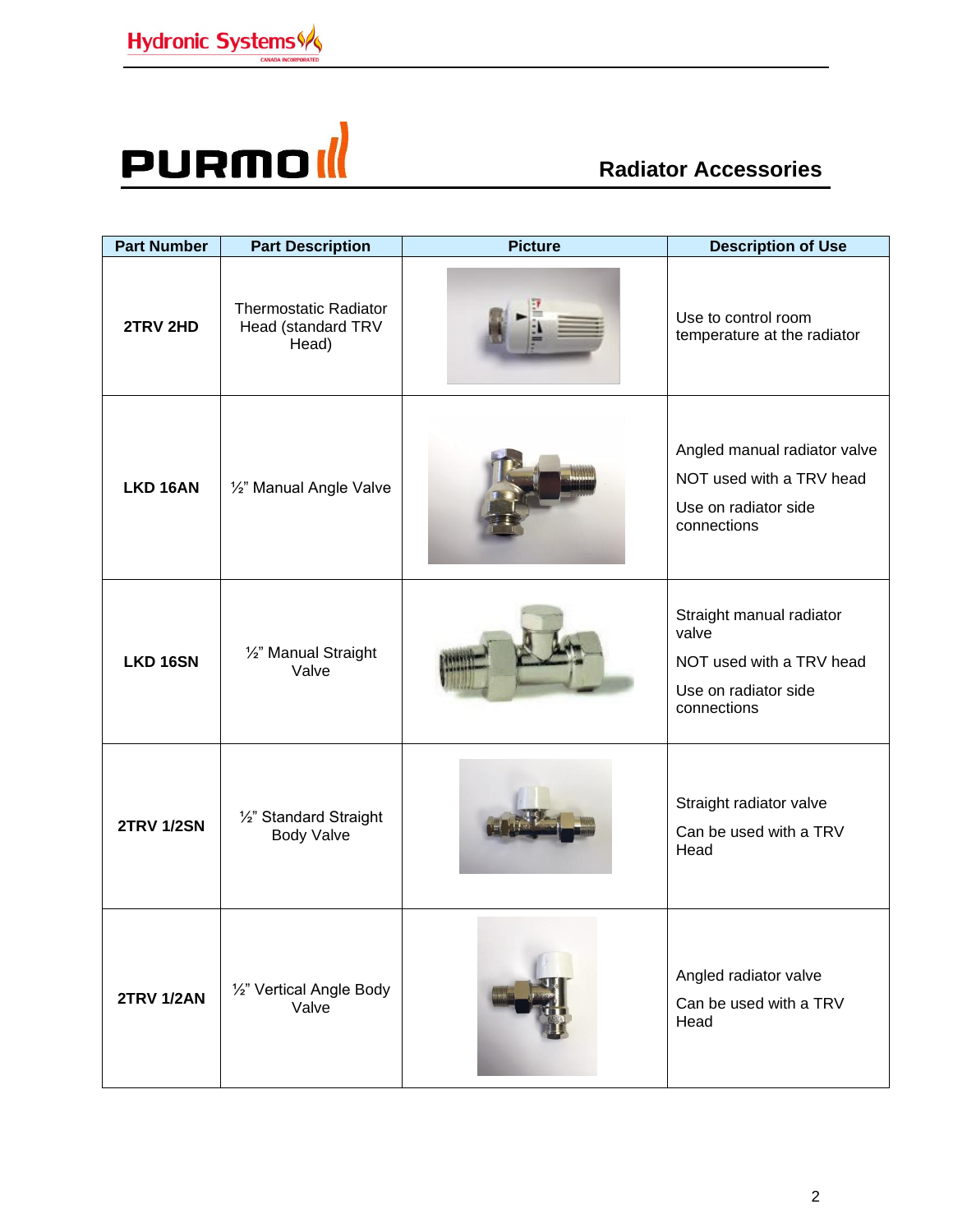

| <b>Part Number</b>                                     | <b>Part Description</b>                                                                                 | <b>Picture</b>        | <b>Description of Use</b>                                                                                                                     |
|--------------------------------------------------------|---------------------------------------------------------------------------------------------------------|-----------------------|-----------------------------------------------------------------------------------------------------------------------------------------------|
| <b>MNCLK200</b><br><b>MNCLK400</b><br><b>MNKCLK600</b> | Wall Bracket 21/22<br>(pair) 8"<br>Wall Bracket 21/22<br>(pair) 16"<br>Wall Bracket 21/22<br>(pair) 24" |                       | Radiator wall mount brackets<br>Can be mounted anywhere<br>along the length of the radiator                                                   |
| <b>FLRM201</b><br><b>FLRM202</b>                       | <b>Optional Floor Mount</b><br>for Type 21<br><b>Optional Floor Mount</b><br>for Type 22                | <b>Pedastal Stand</b> | Floor mount stand for 200<br>series radiators<br>Single panel radiators use<br><b>FLRM201</b><br>Double panel radiators use<br><b>FLRM202</b> |
| <b>PR COVER</b>                                        | <b>Escutcheon Cover</b><br>(pair)                                                                       |                       | "Finished" look for dual bottom<br>connections<br>Available in white                                                                          |
| <b>ESCC</b><br><b>ESCW</b>                             | <b>Chrome Pipe</b><br>Escutcheon<br><b>White Pipe</b><br>Escutcheon                                     | *Chrome pictured      | Provides "finished" look of<br>installed piping<br>Available in both white and<br>chrome finishes                                             |